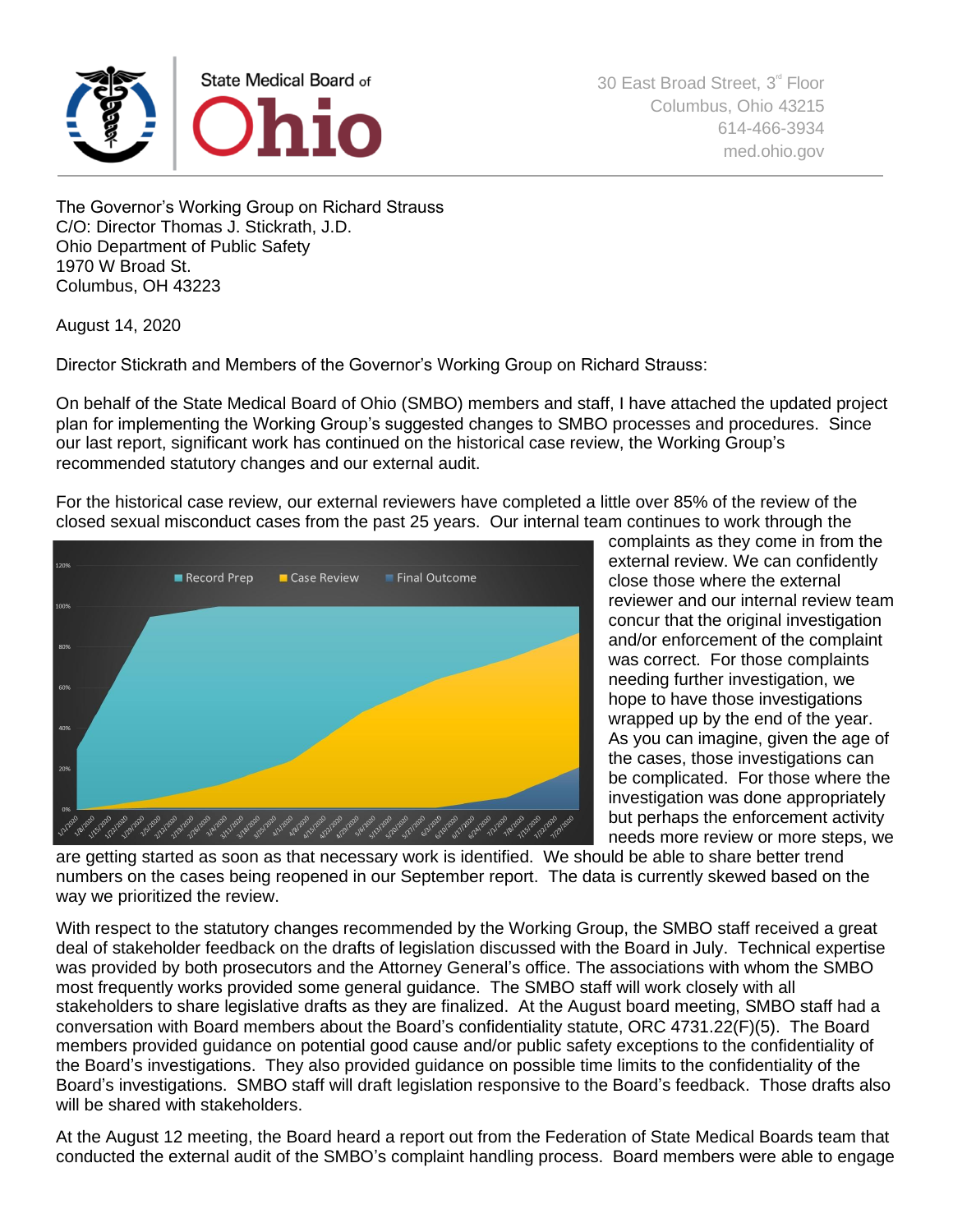with the FSMB team about the report and ask questions. That portion of the Board meeting can be watched on the SMBO YouTube channel [here.](https://www.youtube.com/watch?v=TlGjt_Wzv8s) Additionally, staff presented a breakdown of recommended next steps of the report's recommendations. Specifically, the recommendations were broken into four categories: recommendation to immediately proceed; recommendation for further Board discussion and/or to identify strategies to overcome roadblocks such as finances or legislation; recommendation for discussion at the Board's annual retreat; or recommendation to not proceed with the FSMB recommendation or to modify the recommendation for implementation. That draft list and accompanying memo to the Board are attached.

We anticipate the SMBO's next sexual misconduct committee meeting to be held in the morning of September 9, 2020, prior to our regular Board meeting. We anticipate the meeting will continue in our virtual format and will be available for viewing on our YouTube channel.

We appreciate the continued partnership of the Working Group and welcome your continued feedback.

Respectfully,

AP P

Michael Schottenstein, M.D. President, State Medical Board of Ohio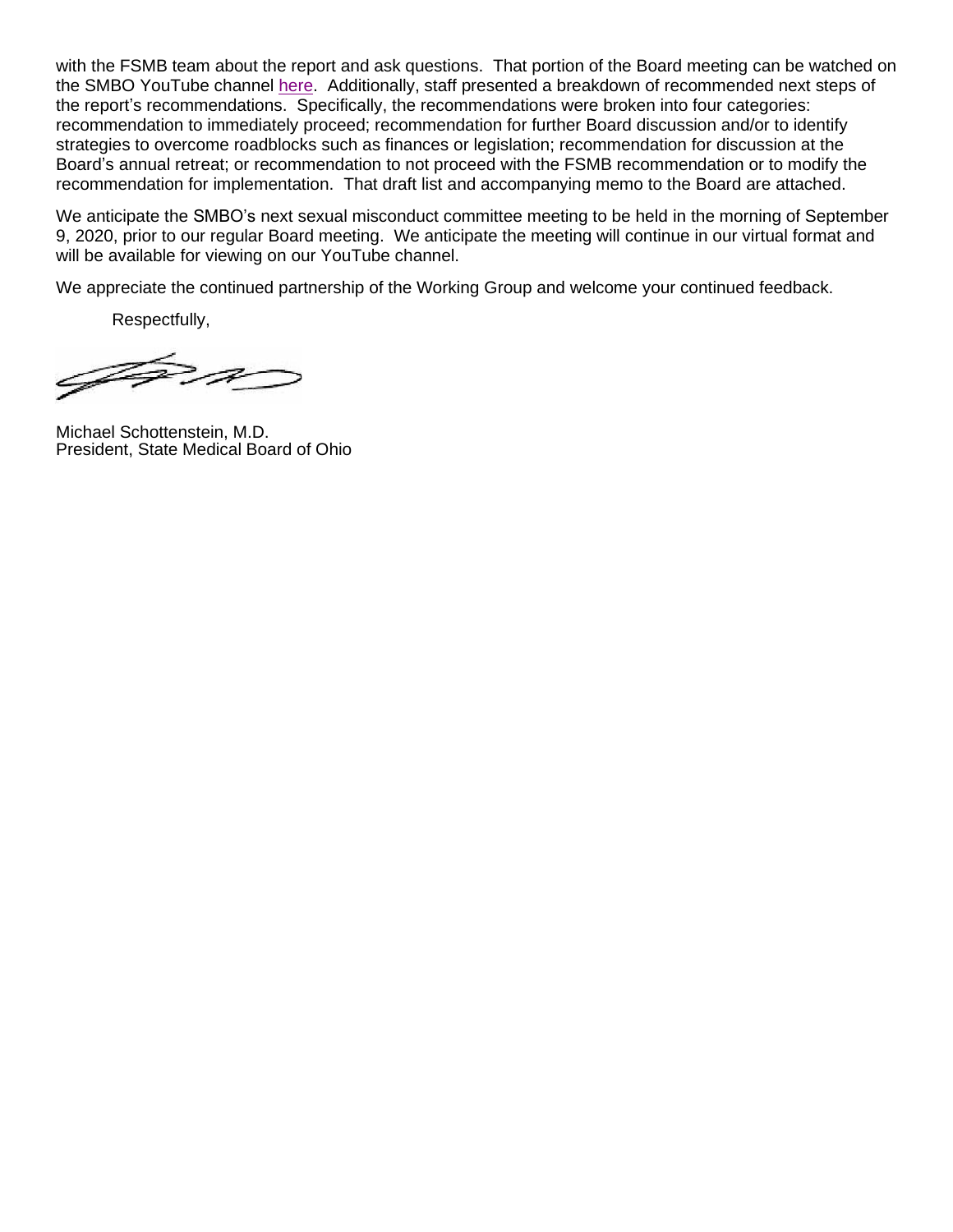

## **MEMORANDUM**

| TO:   | Michael Schottenstein, M.D., President and Chairman<br><b>Sexual Misconduct Committee Members</b> |
|-------|---------------------------------------------------------------------------------------------------|
| FROM: | Stephanie Loucka, Executive Director                                                              |
| RE:   | <b>FSMB</b> Report                                                                                |
| DATE: | August 12, 2020                                                                                   |

SMBO staff has reviewed the FSMB report and has developed a tracking spreadsheet to help visualize the recommendations put forth in the report.

To simplify and organize the recommendations of staff, we have color coded them to make the spreadsheet easier to read. The colors used in the tracking spreadsheet are described below.

**Green** – These are recommendations that could be started right away by board staff, and progress can be made quickly, in most cases.

**Red** – These are recommendations that after careful review and consideration would be difficult or impractical to implement in the manner suggested. These recommendations would not move forward, although there may be ideas generated from these recommendations that we bring back to you in the future.

**Yellow** – These recommendations would require either substantial statutory changes or funding/budget requests to move forward with implementing them. We also believe these recommendations merit further board discussion. Therefore, though the recommendations are valid, there are outside factors that would influence how quickly they could be implemented.

**Orange** – These are recommendations that lend themselves to the Board's retreat agenda in October.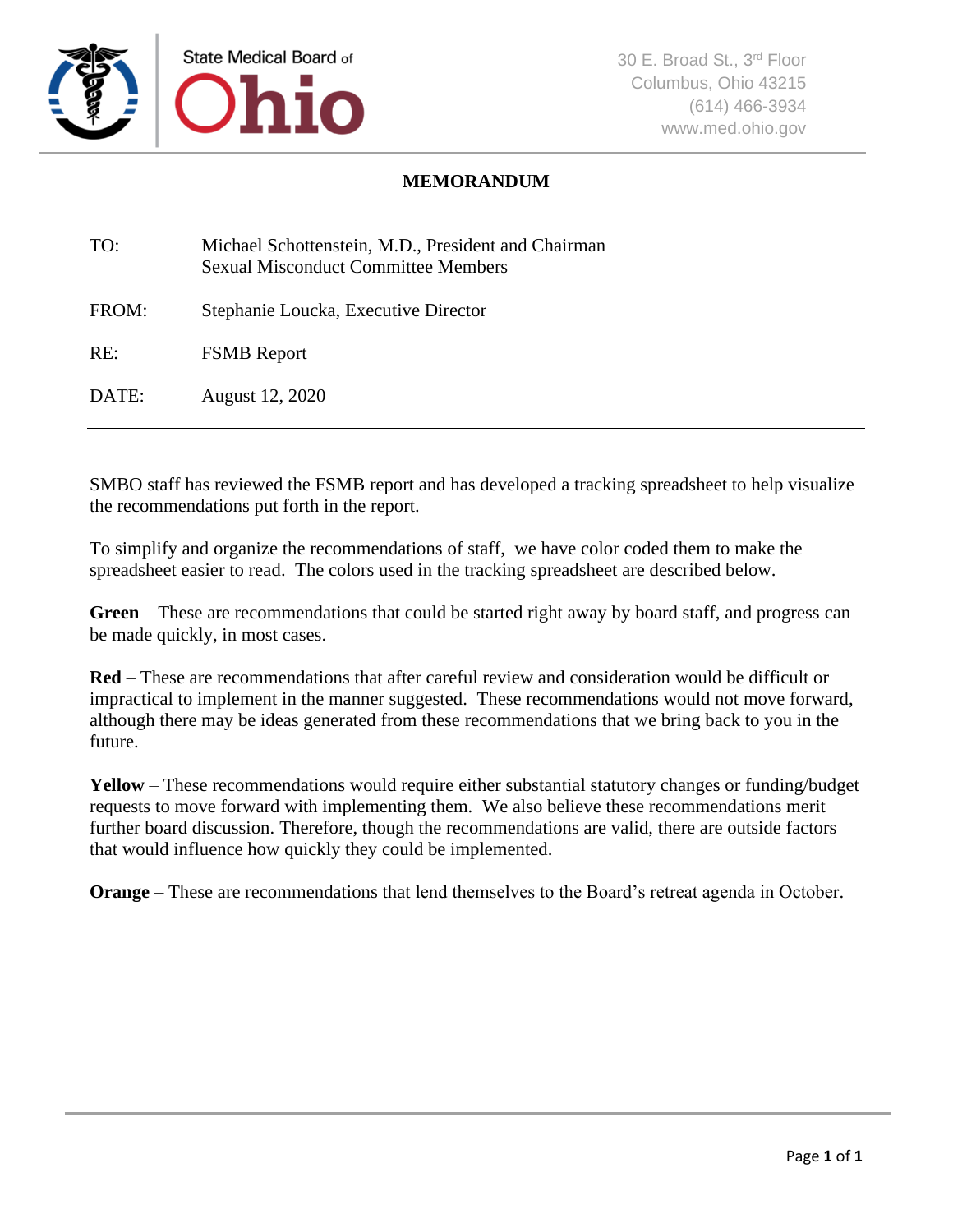# **FSMB Audit**

| <b>Focus Area</b>                   | <b>Recommendations</b>                                                                                                                                                | <b>Process or Personnel</b> |
|-------------------------------------|-----------------------------------------------------------------------------------------------------------------------------------------------------------------------|-----------------------------|
| <b>Board Structure and Function</b> |                                                                                                                                                                       |                             |
| Board Membership and Term Limits    | 1. Ensure Board Member diversity, especially Public Members, by drawing from as many different regions of the State, as many different specialties and                |                             |
|                                     | careers as possible, and should reflect the licensee population                                                                                                       | Personnel                   |
|                                     | 2. Add one additional Public Member to the Board                                                                                                                      | Personnel                   |
|                                     | 3. Institute a term limit of two terms for Board Members                                                                                                              | Personnel                   |
|                                     | 4. Expan the range of duties performed by the Vice President                                                                                                          | Personnel                   |
|                                     | 5. Institute a term limit for Board officers - two-term limit for President and Vice President; three Lerm limit for Secretary and Supervising Member                 | Personnel                   |
|                                     |                                                                                                                                                                       |                             |
| <b>Board Involvement</b>            | 1. All complaints, investigative reviews, and dispositions that are handled and reviewed y the Secret.<br>and Supervising Member should also include review           |                             |
|                                     | by a third board member who is a Public Member                                                                                                                        | Process                     |
|                                     |                                                                                                                                                                       |                             |
|                                     | Review all Board processes and procedures to ensure governing statutes and inter-<br>icies are not unnecessarily constrained by narrow interpretation                 | Process                     |
|                                     | 3. Board Members should approve all new protocols and procedures                                                                                                      | Process                     |
|                                     | 4. Board Members should be provided regular reports on current complants and                                                                                          | Process                     |
|                                     |                                                                                                                                                                       |                             |
| <b>Committees and Disciplines</b>   |                                                                                                                                                                       |                             |
|                                     | 1. Identify committees that can be consolidated or elimin<br>duce reaundancies and maximize Board member experience and time                                          | Process                     |
|                                     | 2. Establish a three-person Investigations Comp<br>d of the Secretary, Supervising Member, and one additional public member                                           | Process                     |
|                                     | 3. Reorganize the Licensure Committee's m<br>pership to <b>r</b><br>ude over non-Investigations Committee members                                                     | Process                     |
|                                     |                                                                                                                                                                       |                             |
| <b>Board Personnel</b>              | 1. Utilize a team-based approach for all cases                                                                                                                        | Process                     |
| Structure                           |                                                                                                                                                                       |                             |
|                                     | 2. Investigators should be involved in cases beyond completion of the case to ensure opportunities for feedback and improvement, and to identify potential<br>biases. | Process                     |
|                                     | 3. Maintain continuous communication across the organization as changes are implemented                                                                               | Personnel                   |
|                                     |                                                                                                                                                                       |                             |

Additional or Reorganized Positions **1. Employ a Medical Director who reports to the Executive Director** Personnel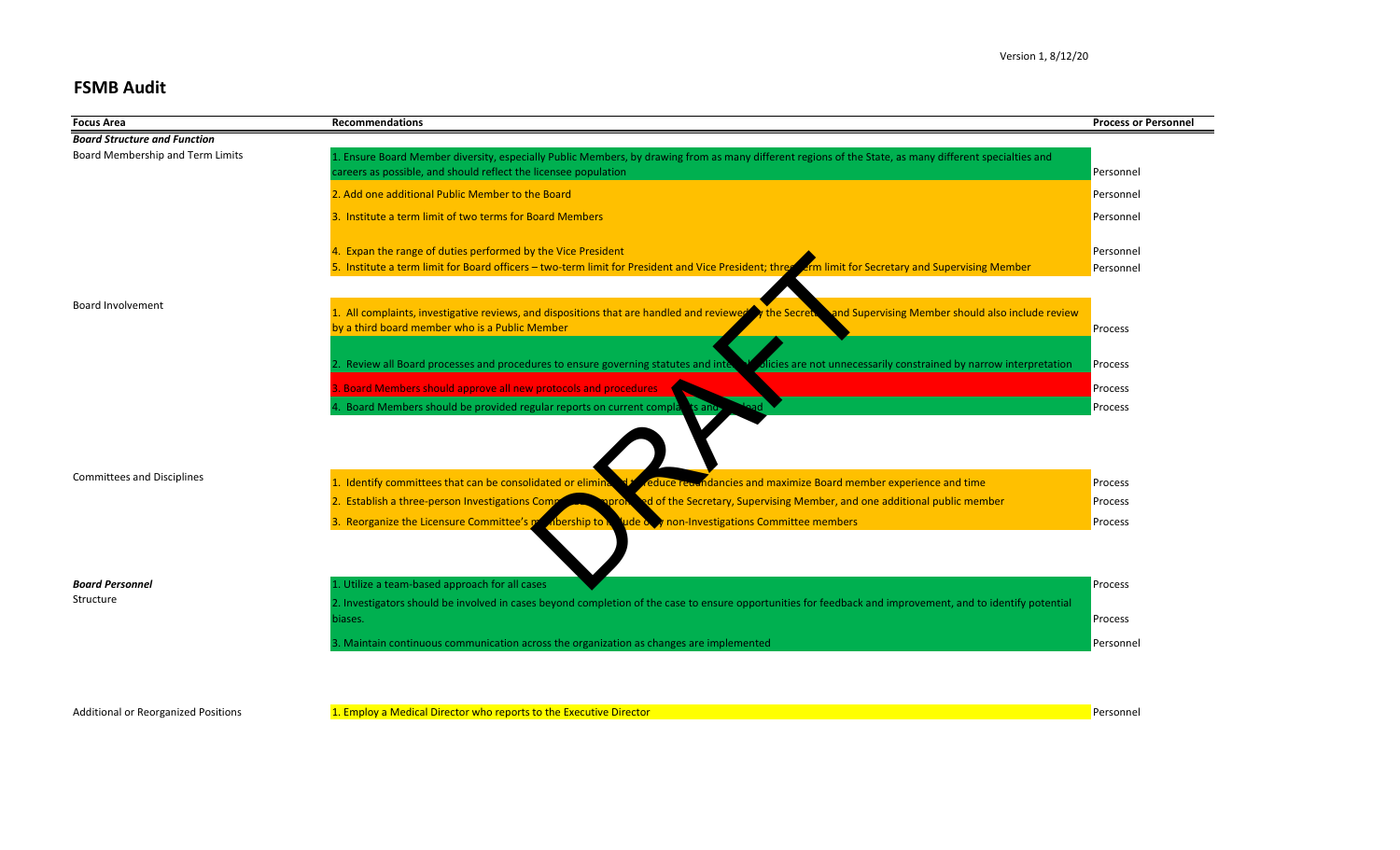| <b>Education and Training</b>           | Continue to provide educational and training opportunities to Board staff, as well as Board Members, where feasible<br>2. All staff and board members should complete training in implicit bias                                                                                                                                                                                                                                                                                                                                                   | Personnel<br>Personnel                                  |
|-----------------------------------------|---------------------------------------------------------------------------------------------------------------------------------------------------------------------------------------------------------------------------------------------------------------------------------------------------------------------------------------------------------------------------------------------------------------------------------------------------------------------------------------------------------------------------------------------------|---------------------------------------------------------|
| Culture                                 | 1. Maintain enhanced communication and consistent expectations across departments to ensure positive cultural shifts<br>2. Conduct staff surveys at least every three to five years to garner feedback on a variety of topics, including board operations and staff morale<br>3. Involve Board members and staff at all levels in the development of the board's strategic plan.                                                                                                                                                                  | Personnel<br>Personnel<br>Personnel                     |
| <b>Compliants and Triage</b>            | 1. Develop uniform guidance for triage in order to standardize the decisions involved in the process of assigning case records<br>2. Shift the triage step to the administrative clerks who perform pre-triage<br>3. Any difficult cases encountered by the administrative triagers should be sent to a multi-de<br>$\mathbf{1}$<br>tal group made up of department chiefs who will make a<br>consensus decision<br>4. Establish timelines for cases to be triaged<br>5. Administrative triagers should report to the Chief Investigative Officer | Process<br>Personnel<br>Process<br>Process<br>Personnel |
| <b>Standards Review and Compliance</b>  | 1. Complainants should receive an explanation of the nature of the case<br>fact that remedial education was recommended to the<br>acluding<br>complaint subject physician<br>. Consideration should be given to ways of ensuring complia<br>ducation recommendations<br>remet                                                                                                                                                                                                                                                                     | Process<br>Process                                      |
| <b>Expert Reviewers</b>                 | The board should consider whether different models for<br>ing external expert reviewers would increase the efficiency of this process<br>2. Board members should be encouraged to le<br>contacts within the state to find additional expert reviewers<br>aget                                                                                                                                                                                                                                                                                     | Process<br>Process                                      |
| <b>Chaperones and Practice Monitors</b> | 1. Refer to any formal board-imposed monitorin, rangep<br>At as "practice monitoring," rather than "chaperone"<br>2. Establish requirements for practice monitor backg<br>Is, training, independence from monitored physicians, and reporting expectations to the board                                                                                                                                                                                                                                                                           | Process<br>Process                                      |
| Compliance                              | 1. Create the position of Compliance Officer to ensure compliance with board orders                                                                                                                                                                                                                                                                                                                                                                                                                                                               | Personnel                                               |
| <b>Investigations</b>                   | 1. Continue to hold in-person meetings, both in the field and at the Board's main offices, between the executive director and investigators, as well as the Board<br>President, when possible.<br>2. Integrate investigators into the entire process of case management, all the way through to adjudication<br>3. Investigators should be in attendance at rounds when their cases are being discussed to serve as informational resources                                                                                                       | Process<br>Process<br>Process                           |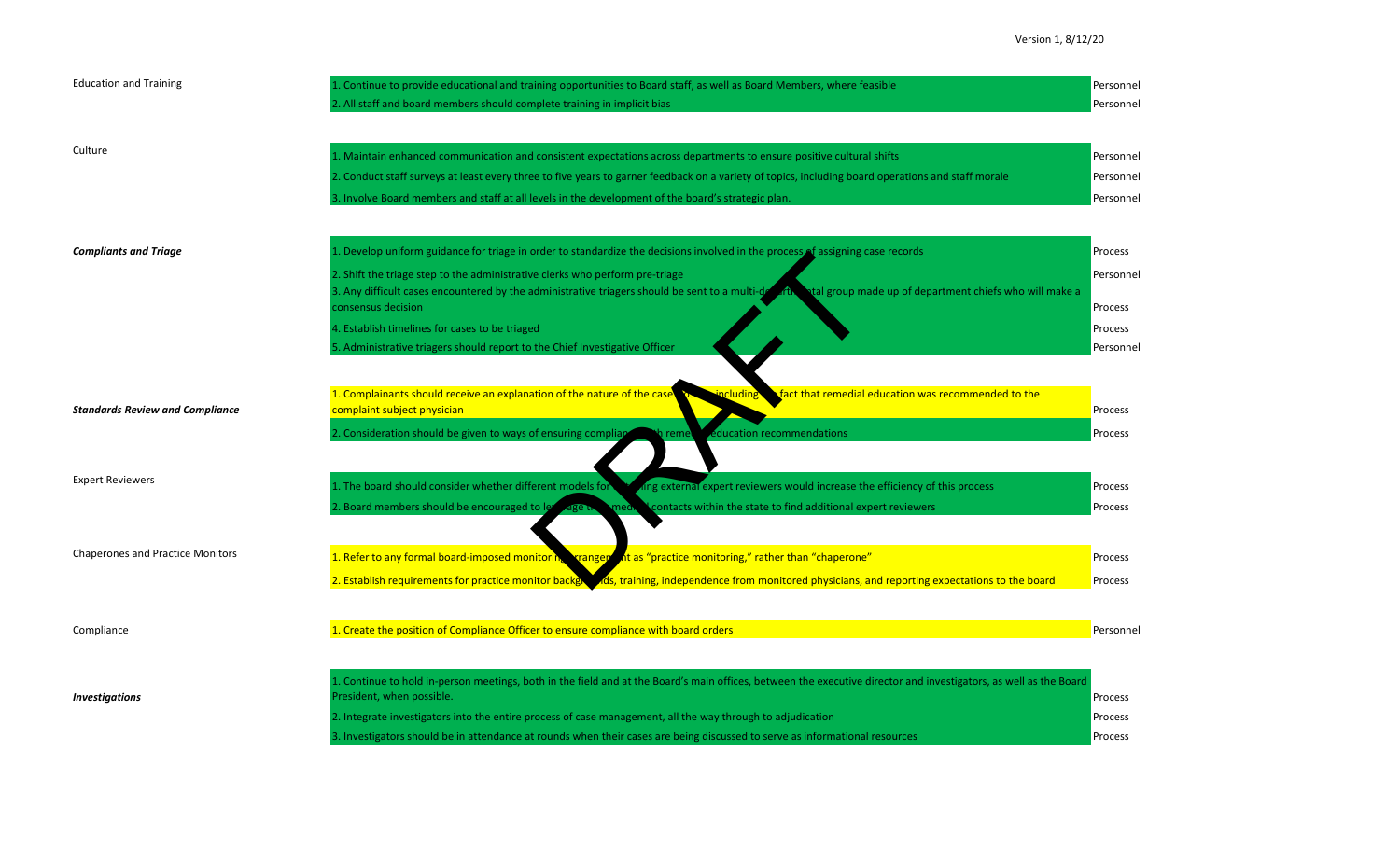### *Enforcement*

| <b>Case Management Timelines</b>      | L. Reassign job tasks currently performed by attorneys that does not require a legal background to administrative staff                                                  | Personnel                 |
|---------------------------------------|--------------------------------------------------------------------------------------------------------------------------------------------------------------------------|---------------------------|
|                                       | 2. Reduce the number of enforcement attorneys on staff, or repurpose them to do legal work                                                                               | Personnel                 |
|                                       | 3. Consider whether enforcement attorney tasks related to preparing minimal standards cases can be accomplished by staff in the Standards Review<br>department           | Personnel                 |
|                                       | 4. Draft ongoing "Attorney's Reports" which are made available to the Chief Enforcement Attorney and shared regularly with the Board                                     | Process                   |
|                                       | 5. Set realistic and enforceable deadlines                                                                                                                               | Process                   |
|                                       | 6. Break processes up into smaller tasks by establishing milestones; track and share progress based in these milestones                                                  | Process                   |
| <b>Negotiation Settlements</b>        |                                                                                                                                                                          |                           |
|                                       | . Offer training in settlement negotiation and encouragement to enforcement attorned to reach time<br>nd appropriate settlements                                         | Personnel                 |
|                                       |                                                                                                                                                                          |                           |
| <b>Department Reporting Structure</b> | 1. The Chief Enforcement Officer, as well as the Enforcement Section, should report it<br><b>Chief Legal Officer</b>                                                     | Personnel                 |
|                                       |                                                                                                                                                                          |                           |
| <b>Hearings</b>                       | The Board should consider a contract model for hearing examiners, sped<br>(3-5 years) contracts                                                                          | Personnel                 |
|                                       |                                                                                                                                                                          |                           |
| <b>Sexual Misconduct Cases</b>        | 1. The Board should draft a stand-alone position statem<br>pectations of licensees regarding physical examinations and sexual contact<br>$\lambda$ abou<br>with patients | Process                   |
|                                       | 2. If at any point during an investigation there<br>ntial risk to the public, consideration should be given to immediate cessation of pratice<br>of sub.<br><b>viden</b> | Process                   |
|                                       | 3. The newly-created, Investigative Comming eshould revie all cases that are recommended for closure by an investigator without going to enforcement, we                 |                           |
|                                       | recommend review by a public member of the board, in add on to the Secretary and Supervising Member                                                                      | Process                   |
|                                       | 4. A committee of comprised of the Secretary, Servising ember, at least two public members, and additional members where feasible, should be directly                    |                           |
|                                       | referred cases that are recommended for closure and the<br><b>Ang gone to enforcement</b>                                                                                | Process                   |
|                                       | 5. No complaint involving allegations of sexual misconduct should be closed without public member input                                                                  | Process                   |
|                                       | 6. If a public member disagrees with a recommendation for closure, the case should be sent back to investigations prior to consideration of closure by the full          |                           |
|                                       | board<br>7. Victim coordinators should not be investigators                                                                                                              | Process<br><b>Process</b> |

### *Quality Assurance*

Quality Intervention Program 1. New QIP panels should be created and utilized in quality of care cases Process Process Process Process Process Process Process Process Process Process Process Process Process Process Process